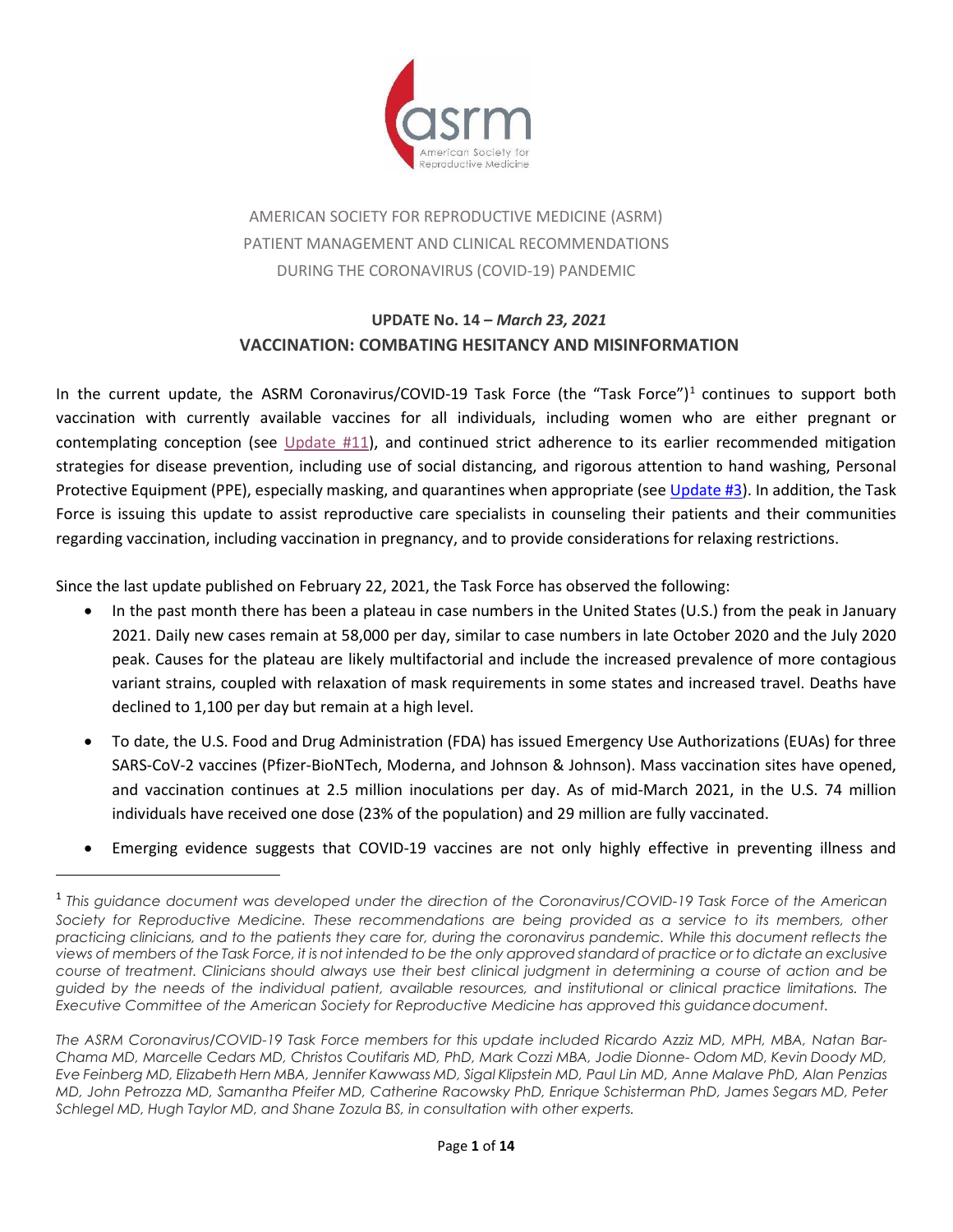hospitalization but are also effective for the prevention of viral transmission. If current trends continue, the U.S. is likely to reach herd immunity by late June 2021. Despite vaccinations, some countries have experienced taxing surges leading again to shutdowns.

- While a considerable percentage of older at-risk individuals have been vaccinated, a large portion of younger persons in the U.S. remain at risk for hospitalization and death because other risk factors affect many individuals, such as obesity or pre-existing conditions.
- In the past month, the U.S. Centers for Disease Control and Prevention (CDC) has issued additional guidance for [fully vaccinated individuals,](https://www.cdc.gov/coronavirus/2019-ncov/vaccines/fully-vaccinated-guidance.html#:%7E:text=Fully%20vaccinated%20people%20can%3A,wearing%20masks%20or%20physical%20distancing) including being able to: a) visit with other fully vaccinated people indoors without wearing masks or physically distance; b) visit with unvaccinated people from a single household without wearing masks or physically distance, provided they are at low risk for severe COVID-19 disease indoors; and c) refrain from quarantine and testing following a known exposure if asymptomatic. The Task Force emphasizes strict adherence to CDC guidelines and recommendations, including travel.
- The new SARS-CoV-2 variants identified so far (B.1.1.7, B.1.351, P.1, B.1.427, and B.1.429) are classified as "variants of concern" in the U.S. by the CDC. These are detected by most commonly used tests for the virus. The new variant strains appear more transmissible, but evidence suggests current vaccines remain reasonably effective against the variants. COVID-19 prevention should remain a top priority to reduce the likelihood of the emergence of additional, new SARS-CoV-2 variants. Reproductive care centers should continue to ensure double masking, hand washing, avoidance of crowds, and social distancing.
- Given the known risks and severity of COVID-19 disease during pregnancy, vaccination of pregnant women or women attempting pregnancy is recommended, including by the World Health Organization (WHO), the American College of Obstetricians and Gynecologists (ACOG), the Society for Maternal-Fetal Medicine (SMFM), and the ASRM, [as first recommended by this Task Force.](https://www.asrm.org/globalassets/asrm/asrm-content/news-and-publications/covid-19/covidtaskforceupdate11.pdf)

This update will address issues related to available COVID-19 vaccine efficacy and effectiveness; COVID-19 vaccination and pregnancy; vaccination disparities; vaccination hesitancy and potential strategies to avoid vaccine hesitancy; vaccine misinformation; the critical role of health providers, including reproductive care specialists, in advocating for and educating patients and the public regarding COVID vaccination; clinic policies regarding partners or support persons; learning to live with COVID-19; and managing the continuing negative impact of the pandemic on mental health.

# **COVID-19 VACCINE EFFICACY VS. EFFECTIVENESS**

[Much confusion](https://www.nytimes.com/interactive/2021/03/03/science/vaccine-efficacy-coronavirus.html) exists regarding the efficacy of the COVID-19 vaccines currently being approved for use[. Vaccine efficacy](https://www.medicalnewstoday.com/articles/what-is-vaccine-efficacy) is the percentage reduction in a disease in a group of people who received a vaccination in a clinical trial. It differs from [vaccine effectiveness,](https://www.medicalnewstoday.com/articles/what-is-vaccine-efficacy) which measures how well a vaccine works when given to people in the community outside of clinical trials. [Vaccine efficacy assesses the vaccine under optimum \(clinical trial\) conditions while vaccine effectiveness assesses](https://www.who.int/influenza_vaccines_plan/resources/Session4_VEfficacy_VEffectiveness.PDF) [the vaccine under real-world conditions.](https://www.who.int/influenza_vaccines_plan/resources/Session4_VEfficacy_VEffectiveness.PDF)

In the real-world, very few vaccines [are 100% effective,](https://www.medicalnewstoday.com/articles/what-is-vaccine-efficacy#Why-are-efficacy-and-effectiveness-important?) although many routine vaccines have very high levels of effectiveness. For example, the [MMR vaccine](https://www.cdc.gov/vaccines/vpd/mmr/public/index.html#how-well-mmr-works) is up to 97% effective against measles, 88% effective against mumps, and about 97% effective against rubella. Alternatively, the annual flu shot has an effectiveness of [40–60%,](https://www.cdc.gov/flu/vaccines-work/vaccineeffect.htm) but is able to prevent millions of illnesses and thousands of deaths in the U.S. alone. While it is too early to fully assess the effectiveness of the COVID-19 vaccines, the rapid decrease in U.S. cases from their peak in January, starting soon after vaccinations began to be administered, suggests that vaccines are highly effective in real-world conditions.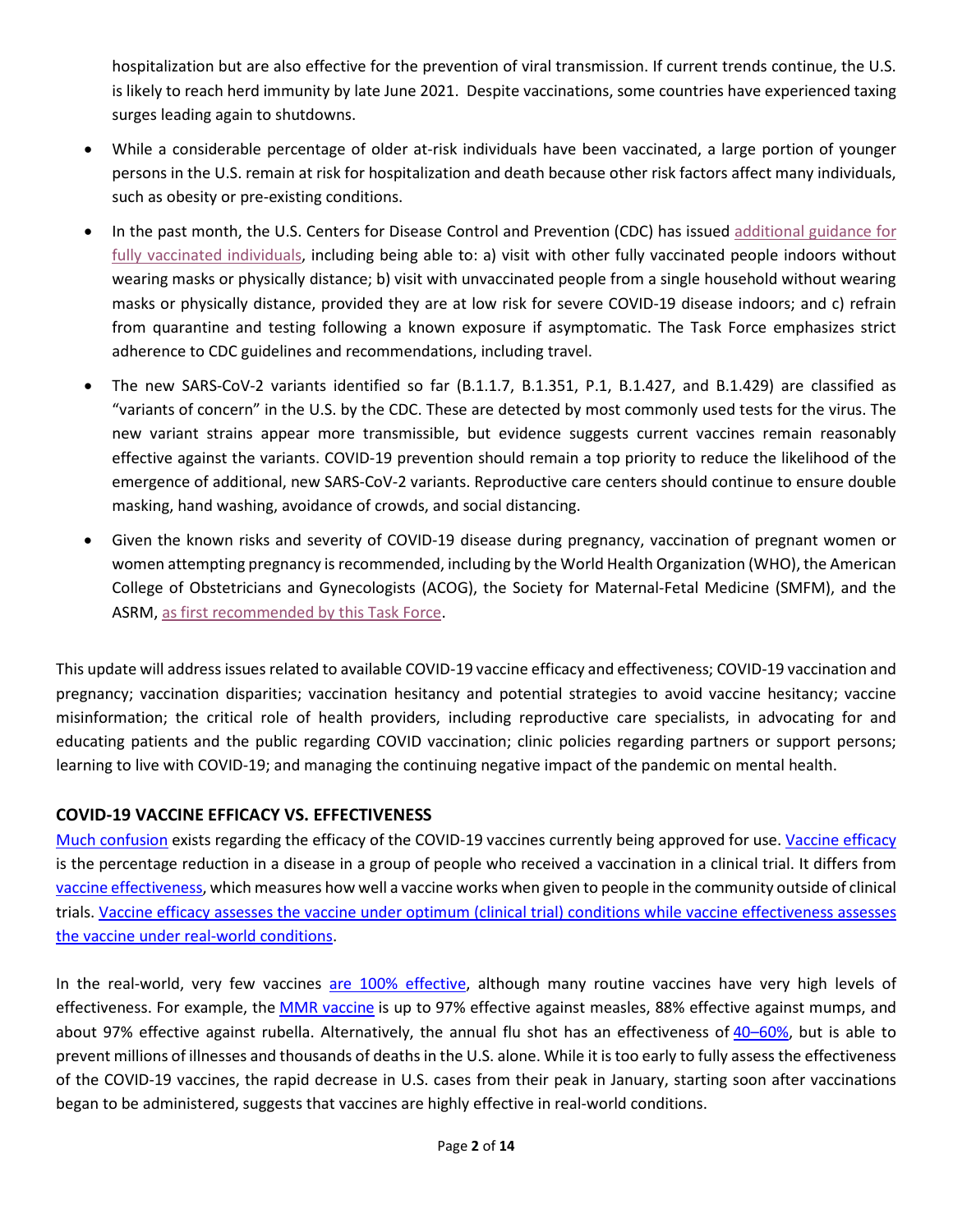Alternatively, data regarding vaccine efficacy are being published in authoritative sources and peer-reviewed journals. **Table 1** describes the features of many currently available vaccines. Most important is the efficacy of the vaccine in preventing severe life-threatening disease. [Coronavirus vaccine tracker](https://www.nytimes.com/interactive/2020/science/coronavirus-vaccine-tracker.html) provides up to date information on the status of vaccines in development and in use.

| Vaccine                     | How it works        | <b>Efficacy</b> | <b>Phase</b>   | <b>Status</b>              | Things to   |
|-----------------------------|---------------------|-----------------|----------------|----------------------------|-------------|
|                             |                     | rate            |                |                            | know        |
| Pfizer-BioNTech             | <b>mRNA</b>         | 95%             | 2/3            | • Emergency use in US, EU, | 2 doses 3   |
| "Comirnaty" (3, 4)          |                     |                 |                | other countries.           | weeks apart |
|                             |                     |                 |                | • Approved in several      |             |
|                             |                     |                 |                | countries                  |             |
| Moderna "mRNA -1273" (5)    | <b>mRNA</b>         | 94.1%           | $\overline{3}$ | • Emergency use in US, UK, | 2 doses 4   |
|                             |                     |                 |                | EU, other countries        | weeks apart |
|                             |                     |                 |                | • Approved in Switzerland  |             |
| Johnson & Johnson           | Adenovirus with     | 72%             | 3              | • Emergency use in US, EU, | Single dose |
| "Ad26.COV2.S" (6)           | double stranded DNA |                 |                | and Bahrain                |             |
| Oxford-AstraZeneca          | Adenovirus with     | 82.4%           | 2/3            | • Emergency use in US, EU, | 2 doses 12  |
| "ADZ1222 or Covishield" (1) | double stranded DNA |                 |                | and other countries        | weeks apart |
| Gamaleya "Sputnik V" (2)    | Adenovirus with     | 91.6%           | $\overline{3}$ | • Early use in Russia      | 2 doses 3   |
|                             | double stranded DNA |                 |                | • Emergency use in other   | weeks apart |
|                             |                     |                 |                | countries                  |             |
| CanSino "Convidecia" (7)    | Adenovirus with     | 65.3%           | $\overline{3}$ | • Approved in China        | Single dose |
|                             | double stranded DNA |                 |                | • Emergency use in Mexico, |             |
|                             |                     |                 |                | Pakistan                   |             |
| Vector Institute            | Protein             | Not             | $\overline{3}$ | • Early use in Russia      | 2 doses 3   |
| "EpiVacCorona"              |                     | published       |                |                            | weeks apart |
| Novavax "NVX-CoV2373"       | Protein             | 55-96%          | $\overline{3}$ | • Not yet approved         | 2 doses 3   |
|                             |                     |                 |                |                            | weeks apart |
| Sinopharm "BBIBP-CorV"      | Inactivated         | 79.3%           | $\overline{3}$ | • Approved in China, UAE,  | 2 doses 3   |
|                             | coronavirus         |                 |                | Bahrain                    | weeks apart |
|                             |                     |                 |                | • Emergency use in other   |             |
|                             |                     |                 |                | countries                  |             |
| Sinovac "Coronavac"         | Inactivated         | 50.3-80.5%      | $\overline{3}$ | • Approved in China        | 2 doses 2   |
|                             | coronavirus         |                 |                | • Emergency use in other   | weeks apart |
|                             |                     |                 |                | countries                  |             |
| <b>Bharat Biotech</b>       | Inactivated         | 80.6%           | $\overline{3}$ | • Emergency use in India,  | 2 doses 4   |
|                             | coronavirus         |                 |                | Iran, and Zimbabwe         | weeks apart |

**Table 1. Summary of currently available vaccines**

Following, we list the efficacy against severe disease of some of the vaccines currently available:

- Pfizer/BioNTech: **[Efficacy](https://www.fda.gov/media/144413/download)** against all COVID disease was 94.6%.
- **Moderna**: [Efficacy](https://www.fda.gov/media/144673/download) against severe disease was 100%.
- **J&J**: [Efficacy](https://www.janssenlabels.com/emergency-use-authorization/Janssen+COVID-19+Vaccine-HCP-fact-sheet.pdf) against severe/critical disease (which includes death) 28 days after a single dose [was 85.4%.](https://www.fda.gov/media/146217/download)
- **Astra Zeneca**: 100[% efficacy](https://www.astrazeneca.com/media-centre/press-releases/2021/covid-19-vaccine-astrazeneca-confirms-protection-against-severe-disease-hospitalisation-and-death-in-the-primary-analysis-of-phase-iii-trials.html#:%7E:text=Results%20demonstrated%20vaccine%20efficacy%20of,%3A%2063%25%2C%2092%25) against severe disease, hospitalization, and death (1).
- **Sputnik V Vaccine**: 100% efficacy against moderate or severe disease (2).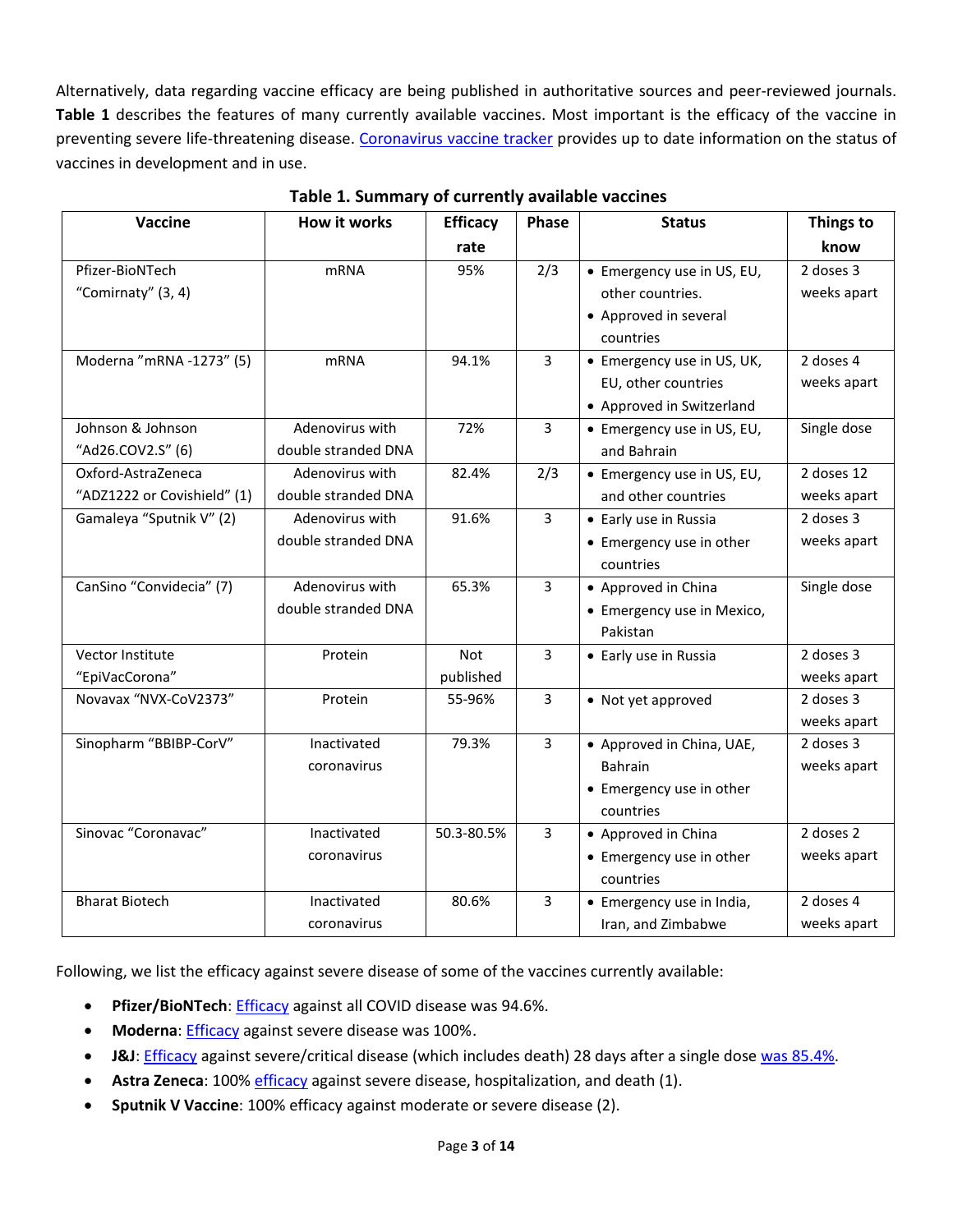### **COVID-19 VACCINATION AND PREGNANCY**

- While pregnant women were not included in the initial COVID-19 vaccine trials, there is growing data involving pregnant individuals who have received the Pfizer-BioNTech or Moderna vaccines. As stated i[n Task Force](https://www.asrm.org/globalassets/asrm/asrm-content/news-and-publications/covid-19/covidtaskforceupdate13.pdf) Update [#13,](https://www.asrm.org/globalassets/asrm/asrm-content/news-and-publications/covid-19/covidtaskforceupdate13.pdf) there is convincing evidence that pregnant individuals are at increased risk of more severe complications from COVID19. As such, the *theoretical* risk of COVID-19 vaccination to periconception and pregnant women is significantly less than the *real* risk of acquiring COVID-19.
- **[V-safe](https://www.cdc.gov/coronavirus/2019-ncov/vaccines/safety/vsafe.html)** is a smartphone-based tool that collects voluntary data using text messaging and web surveys from individuals who have received the COVID-19 vaccine. V-safe includes a Pregnancy Registry that collects additional information from individuals that report vaccination in the periconception period or during pregnancy.
- For those interested in contributing to the data surrounding COVID-19 and pregnancy, enrollment in the V-safe registry is highly encouraged. Individuals are eligible to participate in the study if COVID-19 vaccination occurred in the periconception period (within 30 days before the last menstrual period) or during pregnancy. More information regarding the V-safe Pregnancy Registry and enrollment can be foun[d here](https://www.cdc.gov/coronavirus/2019-ncov/vaccines/safety/vsafepregnancyregistry.html) and the full V-safe protocol can be found [here.](https://www.cdc.gov/vaccinesafety/pdf/vsafe-pregnancy-surveillance-protocol-508.pdf)
- As of March 8, 2021, more than 44,000 V-safe participants had indicated they were pregnant at the time they received their COVID-19 vaccination. The CDC presented **[preliminary data](https://www.cdc.gov/vaccines/acip/meetings/downloads/slides-2021-02/28-03-01/05-covid-Shimabukuro.pdf)** at the Advisory Committee of Immunization Practices (ACIP) meeting on March  $1<sup>st</sup>$ , 2021 and intends to share more data regarding COVID-19 vaccination and pregnancy as it becomes available. That data indicated that:
	- $\circ$  As of February 16, 2021, a total of 30,494 patients with pregnancies had been reported to V-safe, of which 16,039 and 14,455 had received the Pfizer-BioNTech and Moderna vaccines, respectively.
	- o For both the Pfizer-BioNTech and Moderna vaccines, there were no concerning differences between pregnant and non-pregnant women in the incidence of reported local reactions (such as pain, swelling, redness, or itching) or systemic reactions (fatigue, headache, myalgia, chills, nausea, fever) after both doses of the Pfizer-BioNTech and after the first dose of the Moderna vaccine.
	- $\circ$  The V-safe Pregnancy Registry outcomes of interest include miscarriage and still birth, pregnancy complications, maternal ICU admission, adverse birth outcomes, neonatal death, infant hospitalizations, and birth defects. As of February 19, 2021, the V-safe Pregnancy Registry included 1,815 enrolled participants of which 275 had completed pregnancies resulting in 232 live births. The rates of miscarriage, still birth, gestational diabetes, preeclampsia or gestational hypertension, eclampsia, and intrauterine growth restriction were lower in the V-safe pregnancy registry compared to background rates.

# **VACCINATION DISPARITIES**

Racial and ethnic health disparities in the U.S. are well documented and a focus of the recen[t ASRM Diversity, Equity, and](https://www.asrm.org/globalassets/asrm/asrm-content/about-us/pdfs/asrm-dei-task-force-report-11-30-2020.pdf)  [Inclusion Task Force statement.](https://www.asrm.org/globalassets/asrm/asrm-content/about-us/pdfs/asrm-dei-task-force-report-11-30-2020.pdf) To date[, thirty-eight states](https://www.nytimes.com/interactive/2021/03/05/us/vaccine-racial-disparities.html#methodology) have shared race and ethnicity data for vaccinated people with early data suggesting that people of color are getting vaccinated at a rate well below their representation in the population. While apprehension and lack of access to trustworthy information has been reported as part of the reason, people of color continue to be more reluctant to get the vaccine than Whites (8,9). Of those that are hesitant to get the vaccine, over a third focus on information from social media, rather than more reliable sources (8). To this end, the CDC at a recent National Forum on the COVID-19 Vaccine Agenda, highlighted strategies to build trust and confidence in the vaccine (10). The 'Greater Than COVID' organization created [an informative](https://www.greaterthancovid.org/theconversation/) video involving Black doctors, nurses and researchers dispelling misinformation and providing real facts. The most trusted spokespeople are medical experts and ASRM continues to encourage our providers to promote the safety and efficacy of the COVID vaccine (see next section).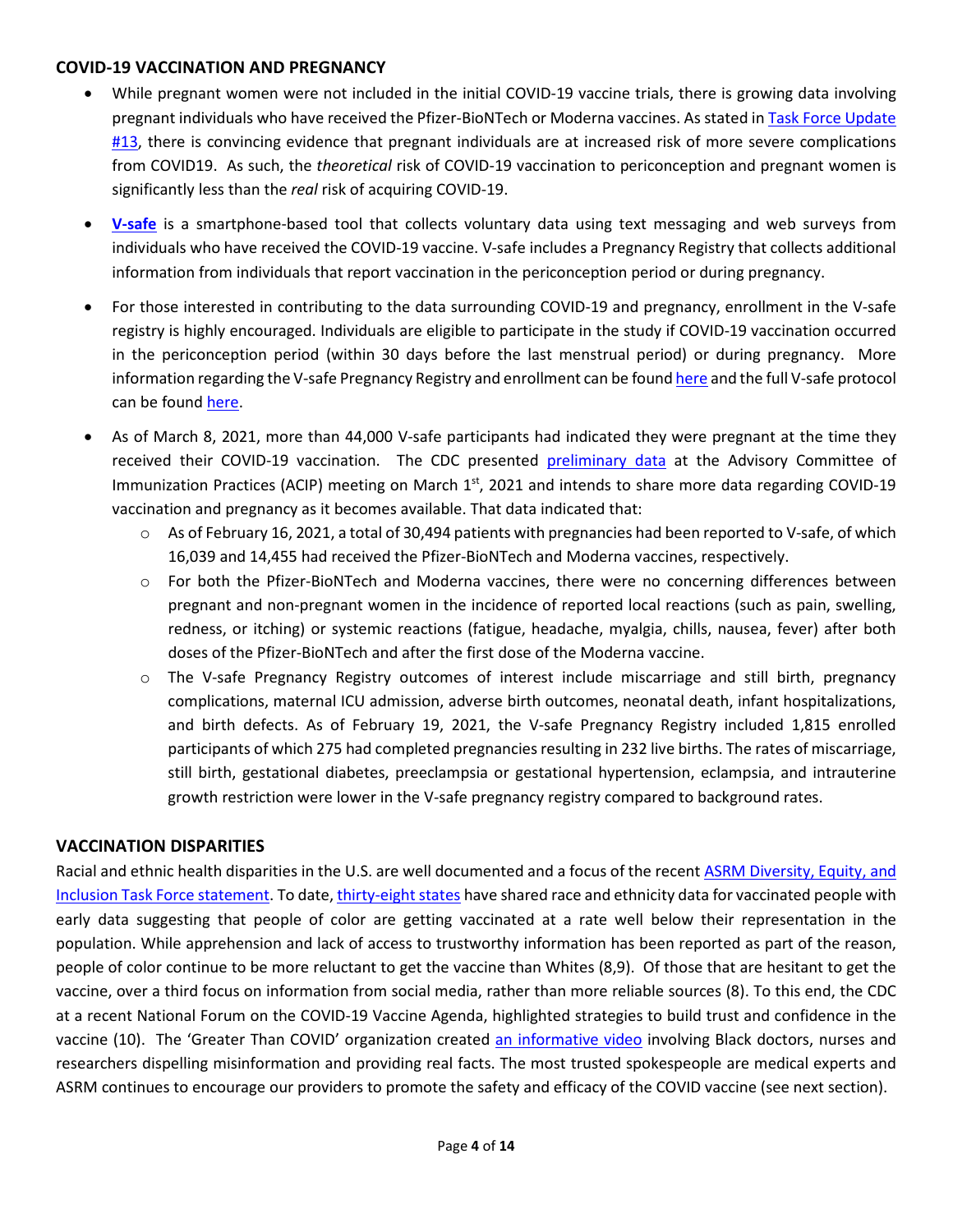Most experts feel that access is the main reason for the vaccine disparity. Blacks and Hispanics in the United States tend to have less reliable internet service to make online appointments. They also are more likely to have inflexible work schedules, and lack of reliable transportation to vaccine sites, many of which are not accessible by public transportation. Some states have addressed these challenges by partnering with local community and religious leaders, presenting information in different languages and culturally appropriate ways, and bringing the vaccines to community sites that are open at different hours to accommodate work schedules. As vaccine distribution becomes more reliable, it is hoped that this disparity will decrease.

# **VACCINATION HESITANCY**

Research has shown how important it is to pay attention to psychological factors such as emotional responses to vaccination, and in particular to negative emotions. For example, Chou et al (11) have outlined evidence-based health communication strategies, including the following recommendations:

- Attend to negative emotions such as fear and anxiety.
- Raise awareness of emotional manipulations by anti-vaccine misinformation efforts.
- Activate positive emotions such as altruism and hope.

Additional key findings from [the ongoing February 2021 Kaiser Family Foundation \(KFF\) poll](https://www.kff.org/coronavirus-covid-19/poll-finding/kff-covid-19-vaccine-monitor-february-2021/) of Americans document the attitudes, beliefs and changing trends of vaccination behaviors:

- A majority (55%) of U.S. adults now say they have received at least one dose of the vaccine (18%) or that they will get it as soon as they can (37%), up from 47% in January and 34% in December.
	- o Most of those who have not yet been vaccinated say the number of doses does not make a difference in their own intentions.

Among those who have not yet been vaccinated:

- People who opt to "wait and see" how the vaccine is working for others before getting vaccinated themselves decreased from 31% in January 2021 to 22% in February 2021.
	- $\circ$  26% of those in the "wait and see" group say they would be more likely to get a vaccine if only one dose was required.
- One in five respondents stated they will get the vaccine "only if required for work, school, or other activities" (7%), or will "definitely not" get vaccinated (15%).
- While the share that is most enthusiastic to get vaccinated increased across racial and ethnic groups, Black and Hispanic adults continue to be more likely than White adults to say they will "wait and see" before getting vaccinated.
- Vaccine acceptance varies by political affiliation and rurality, with nearly four in 10 Republicans and 3 in 10 rural residents stated they will either "definitely not" get vaccinated or will do so "only if required".
- Likewise, 32% of those who have been deemed essential workers in fields other than health care stated they will either "definitely not" get vaccinated or will do so "only if required".
- Having a close relationship with someone who has been vaccinated is associated with an individual's own intentions to get the COVID-19 vaccine.
	- $\circ$  Seven in 10 of those with a household member who has been vaccinated and about half of those who say a close friend or family member has been vaccinated say they want the vaccine "as soon as possible," compared to about a third of those who do not have a close relationship to someone who has received the vaccine.
	- $\circ$  Black and Hispanic adults, those with lower incomes, and those without a college degree are less likely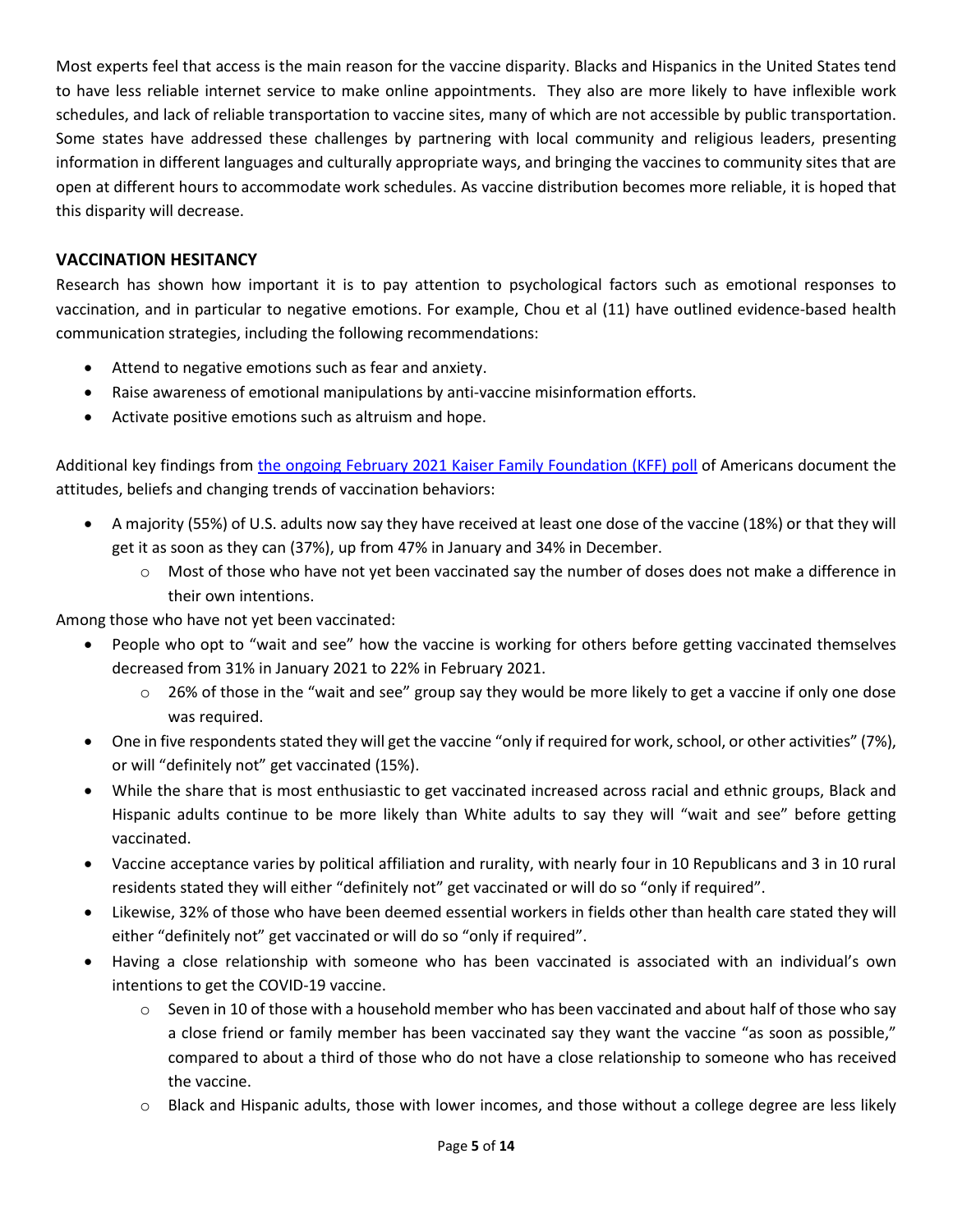than their counterparts to say someone close to them has received the vaccine.

- The perceived side effects of the vaccine continue to be a top concern for the public, with eight in 10 in the "wait and see" group stating they are concerned they might experience serious side effects if they get vaccinated.
- Large shares of those who want to "wait and see" including majorities of Black and Hispanic adults also state:
	- o They are concerned that they might get COVID-19 from the vaccine.
	- o They might have to miss work if the side effects make them feel sick.
	- $\circ$  They may have to pay an out-of-pocket cost to get vaccinated, despite the vaccine being available for free to everyone.
	- o Or they will not be able to receive the vaccine from a place they trust.
- Half of Black adults and about one-third of Hispanic adults (35%) state they are not confident that the COVID-19 vaccines have been adequately tested for safety and effectiveness among members of their own racial or ethnic group, and those who are not confident in this type of testing are much less likely to state they have already been vaccinated or want the vaccine as soon as they can get it.

### **VACCINATION MISINFORMATION**

One major obstacle to vaccination utilization, as well as to other safe mitigation practices, is the spread of untruthful information ('misinformation'). One international study (12) investigated how susceptibility to misinformation about the virus affects key self-reported health behaviors. Their findings include:

- While belief in misinformation about COVID-19 is not held by a majority of people in any country that was surveyed, specific misinformation claims are consistently deemed reliable by a substantial segment of the public and pose a potential risk to public health.
- A clear link, replicated internationally, was found between susceptibility to misinformation and vaccine hesitancy and a reduced likelihood of complying with public health guidance.
- Scientists and healthcare providers play a key role as disseminators of factual and reliable information, as well as the potential importance of fostering numeracy and critical thinking skills to reduce susceptibility to misinformation.

A recent study (13) surveyed 1,020 people in the U.S. between the ages of 40 and 80 years about the accuracy of health postings. Although the study did not assess COVID-19 information, the findings have potential implications for addressing misinformation. Findings included:

- People with lower education or health literacy levels, people with a tendency to use alternative medicine, and people who distrust the healthcare system are more likely to believe inaccurate medical postings.
- A person who is susceptible to online misinformation about one health topic may be susceptible to many types of health misinformation.

Key strategies to address misinformation include:

- Debunking.
- Preemptive inoculation.
- Encouragement to assess the accuracy of the material.

For example, van der Linden et al (14) suggested that psychological inoculation or "prebunking" is an effective intervention to combat misinformation. For example, an online [game entitled "Go Viral"](http://www.goviralgame.com/) was developed in collaboration with the UK government and the WHO, where players learn to resist three manipulation techniques commonly used to spread misinformation: fearmongering, the use of fake experts, and conspiracy theories.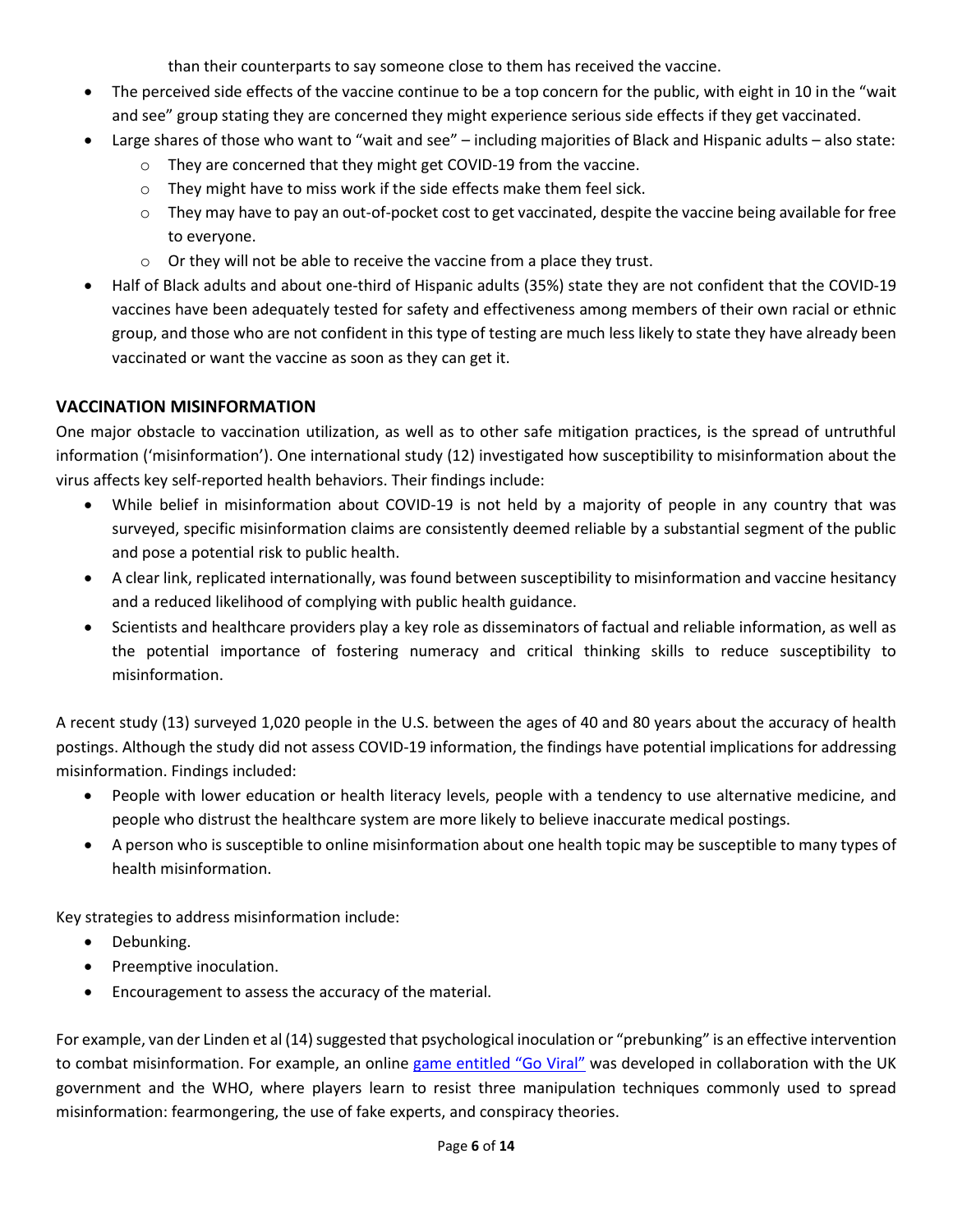#### **THE CRITICAL ROLE OF REPRODUCTIVE CARE SPECIALISTS IN PROMOTING VACCINATION: USING PERSUASION**

- A year into the ongoing battle against the COVID pandemic we have the opportunity to transition from hopelessness and despair to purpose and vigor.
- We must find the resilience to resist the urge to complacency, to halting prematurely effective mitigation strategies, and to abandoning scientific recommendations. The price to date of politicization and ignoring scientific guidance has been immense in terms of social economics, long-term morbidity, and lives lost. The need to prevent an imminent resurgence is urgent.
- The conflict currently pits the ongoing vaccine rollout against the emergence and spread of more transmissible and potentially aggressive virus variants.
- The responsibility to lead is urgent. All reproductive care specialists and staff must accept and confront the harsh reality that a substantial segment of the current adult US population is hesitant to become vaccinated (see section above). This greatly jeopardizes our path to normalcy and enhances the risk of another surge with its associated pain, hardship, and death. We must learn from countries that have recently needed to renew lock down measures that the outcome of the battle between the covid variant spread and the vaccine rollout is uncertain.
- With the increasing availability of vaccines, the priority must shift to persuading those that remain skeptical to vaccination (see section above) to become vaccinated, as that is the most direct and sure way to achieve herd immunity and ultimate control of the pandemic.
- As reproductive care specialists and staff who have a privileged relationship and influence with our patients, we must embrace the responsibility and opportunity to serve as vaccine ambassadors and help promote vaccine utilization and combat vaccine hesitancy and misinformation, to facilitate the health and safety of our patients, our communities, and overall society.

*Persuasion is key in combating vaccine hesitancy and misinformation. However, persuasion is not intuitive***.** As healthcare practitioners our first reaction is to "correct (misconceptions) and convince (with facts)". However, this approach has been shown to be ineffective as a persuasion tool.

- An effective persuasion approach often requires that the persuader demonstrate an understanding of the other's concerns and present the recommendation within a framework that does not require destruction of their view of the world. Thus, we should recognize that individuals who are hesitant or refuse to be vaccinated are simply coming at their point-of-view from a different set of facts.
- To understand the existence of varying points-of-view we must recognize the extreme politicization of the pandemic and its management. To wit, a large segment of the population is focused on individual freedoms while another large segment focuses on achieving collective goals through centralized structure.
- We must understand that persuasion will entail first an acknowledgment that it is very understandable that an individual might be skeptical. For example, to begin to address vaccine hesitancy, it might be appropriate to acknowledge that attempts to handle by "central authorities" and "scientists" have not been flawless or consistent.
	- o The CDC, WHO, Dr. Fauci, etc. all advised against restrictions in travel / mobility before they endorsed them. The CDC, surgeon general, and Dr. Fauci all advised against masks for the public explicitly stating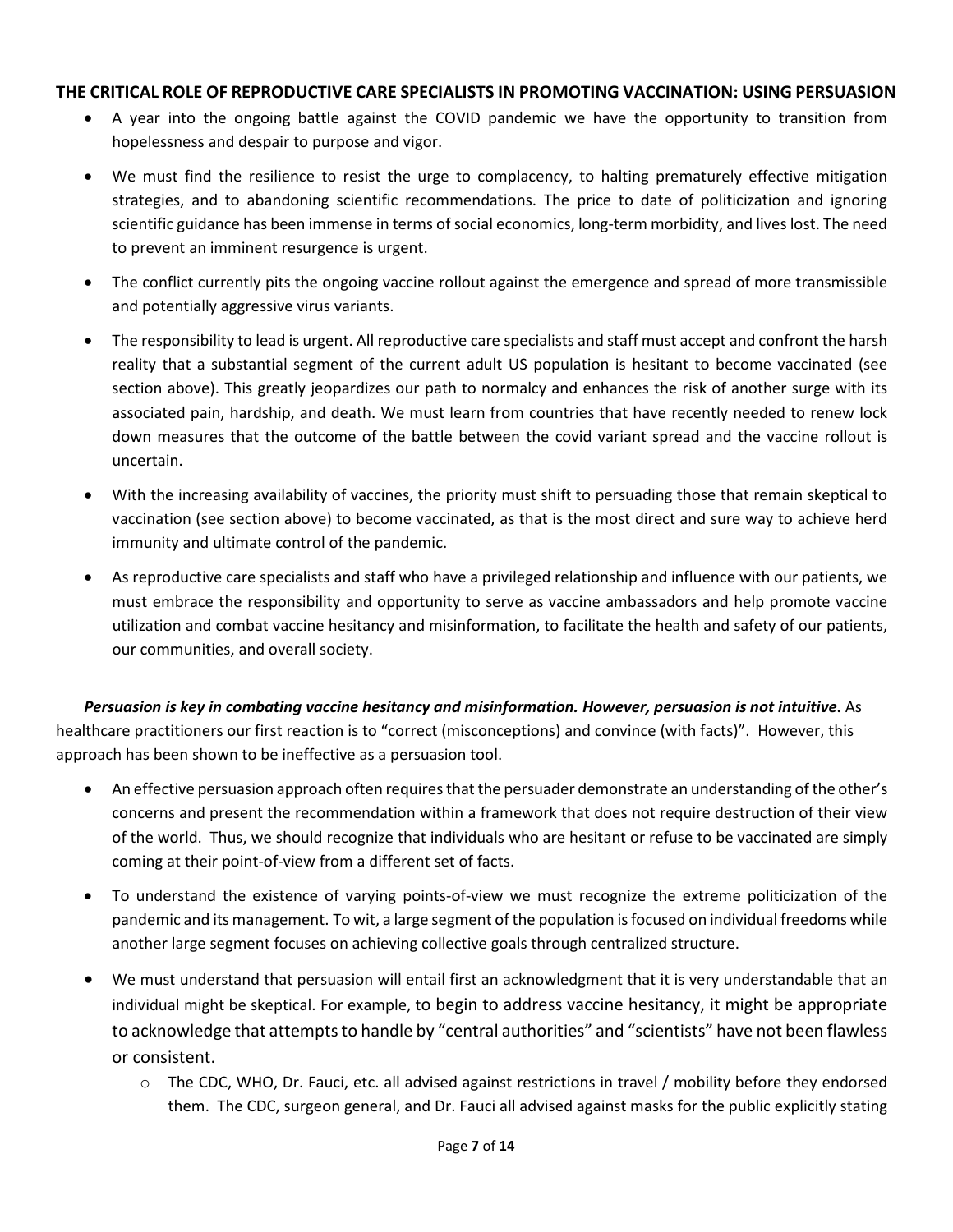that they may increase transmission through improper use before they ultimately endorsed them. Confusion around airborne and surface transmission also have not helped.

- We might also want to recognize that humans are particularly good at making decisions in complex situations without having all the facts. For example, while we should acknowledge that experience backing the COVID-19 vaccine is still somewhat limited, centuries of experience with vaccination do assure us that the strategy is the right one to combat the pandemic and keep all of us safe and healthy. Additionally, we might acknowledge the occurrence of vaccination reactions, but also indicate that these appear to be rare and isolated events, much like bathtub accidents or getting hit by a car.
- Humans, for the most part, will make the right decision for their communities and their friends and family. Appealing to their desire to make decisions to protect family and friends also will be an effective strategy.

### **LIVING WITH COVID**

- As we mark the one-year anniversary of the declaration of COVID-19 as a global pandemic, it has become abundantly clear that this virus will not disappear soon. However, variation in the global prevalence of the disease may allow a de-escalation from a worldwide pandemic to a continental or regional epidemic. Likely thereafter, COVID will transition to an endemic disease that we will need to learn to live with for the foreseeable future, much as we do with influenza.
- Surveillance strategies will be required to detect and contain local outbreaks all of which depend on disease prevalence, morbidity, and mortality. As variants emerge, and when infection rates rise in a given locale, mitigation efforts will likely be intermittently required. These will include mask wearing, social distancing, and targeted societal restriction of specific activities. It is likely that we will continue to see an undulating pattern of disease rise and fall and will need to respond accordingly.
- Approaches to handling COVID-19 will depend on the success of vaccination campaigns and the attainment of herd immunity, the effect of variants on disease severity and spread, and the degree to which mitigation efforts are proposed and followed. Vaccine boosters may be incorporated into the armamentarium, either with currently available formulas or with modifications that anticipate and incorporate the features of the most transmissible and lethal forms yet to evolve. Recognizing that boosters may be needed should allow government and pharma to plan accordingly and avoid the logistical bottlenecks that hampered deployment of the first wave of vaccines.
- Prevention strategies continue to be of utmost importance, not only to prevent death from acute disease, but also to prevent long term complications and ailments that affect a significant percentage of individuals who contract COVID-19.
- While the etiology, risk factors for, and incidence of "long haul" syndrome are not yet known, this disorder can lead to ongoing illness across a wide array of organ systems (15, 16). Symptoms including fatigue, cognitive difficulties, pain, autonomic disturbances, anxiety, and depression have been reported. Experience with other coronaviruses including SARS-Cov-1 (SARS) suggest that COVID-19 is not alone when it comes to follow-on disease in that long-haul syndromes have occurred following other coronavirus outbreaks. Outpatient clinics attending to patients suffering from long-haul COVID-19 are opening in many countries and offer the hope that viewing the individual ailments through a common lens will lead to new insights into the mechanisms underlying their development with an eye towards developing effective therapeutics.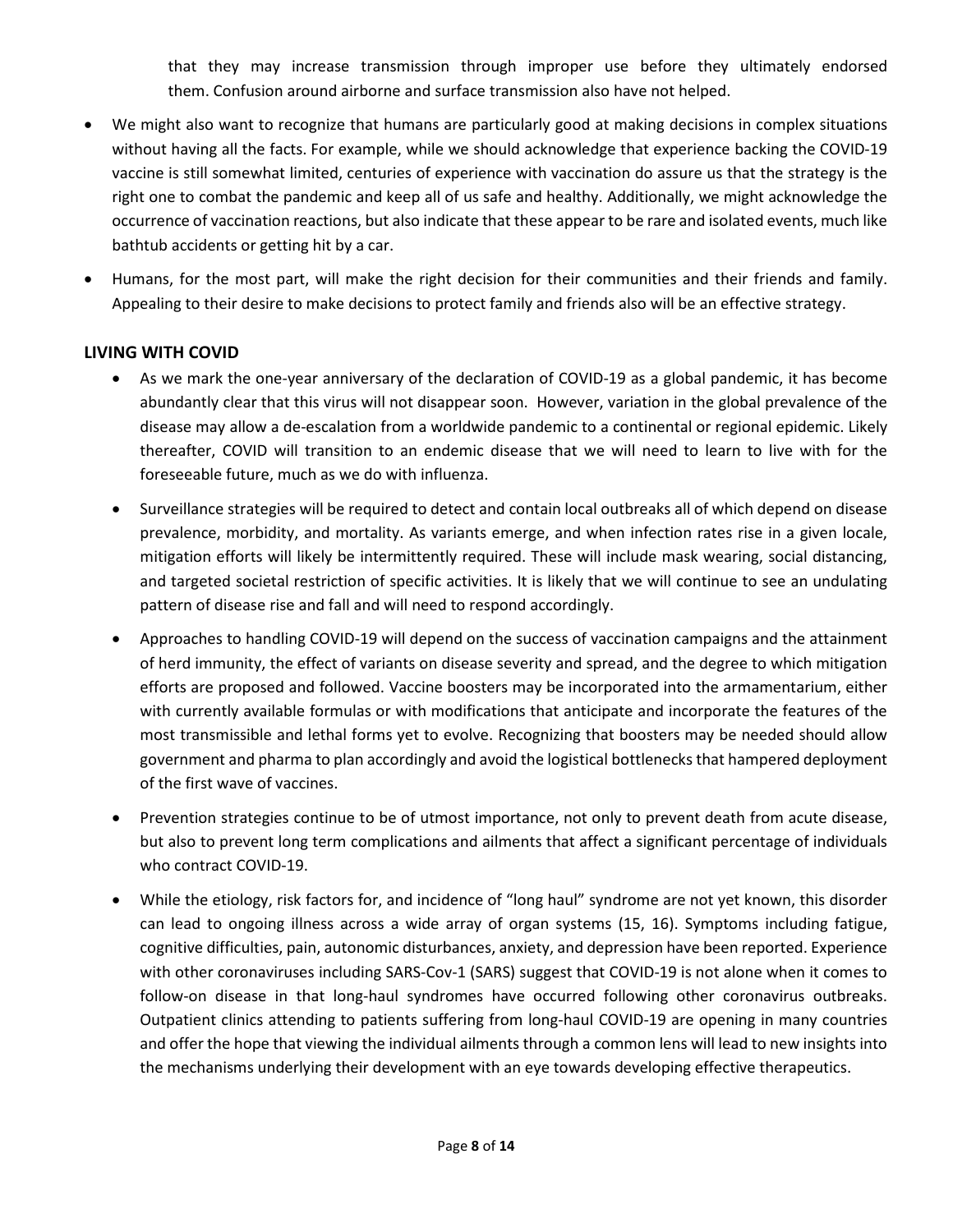• Early reports of disparate rates of disease along socioeconomic and racial lines have drawn attention to the wider issue of access to care. As has been seen with the initial wave of COVID-19, the ongoing crisis will continue to exacerbate social disparities. To minimize these disparities and increase overall health, healthcare providers should use their position as trusted health experts to make every effort to encourage widespread vaccination and continued adherence to mitigation strategies as the situation dictates.

# **CLINIC POLICIES REGARDING PARTNERS OR SUPPORT PERSONS**

Most clinics and institutions have successfully implemented policies that have reduced the risk of COVID-19 transmission allowing continued provision of reproductive healthcare. As some states relax mask mandates, travel restrictions, etc., patients may question why their clinic continues to adhere strictly to policies and procedures instituted months ago. Furthermore, although the pandemic and associated risks are far from over, the increasing availability of vaccines and declining prevalence in many geographic areas will ultimately lead to easing of restrictions.

One of the risk mitigation strategies that has been most difficult for patients and providers alike has been the discouragement of physically including partners or support persons, despite the fact that a patient's partner is accurately considered a patient in the setting of fertility treatment. This has been a difficult policy to implement, given the well-recognized benefit of emotional support for patients experiencing infertility and undergoing fertility treatments. Additionally, treatment instructions and recommendations are often given verbally at these encounters and having an additional individual present can reduce confusion and increase compliance with the treatment process.

The Task Force does not advise a relaxation of any risk mitigation policy, including the physical presence of partners or support persons, without careful consideration of potential negative impacts. Factors to be considered for allowing partners or support people to be physically present might include:

- The local prevalence of COVID-19.
- Adherence to CDC and local guidelines.
- The availability of clinic resources to screen additional individuals.
- The adequacy of sufficient space to promote social distancing of clinician, staff, and patients for all procedures.
- Vaccination status.

Clinics that are unable to ease restrictions related to the presence of partners or support persons should continue to provide alternative methods of participation, such as by phone or video.

# **MENTAL HEALTH AND COVID-19**

As we pass the one-year anniversary of the COVID-19 pandemic and vaccines are steadily providing a pathway back to normalcy there is cause for both hope and concern. Vaccine utilization has increased, and vaccine hesitancy has decreased; however psychosocial obstacles remain to achieving herd immunity, including, but not limited to, the spread of misinformation (see above). There is increasing evidence of the negative impact of the pandemic on physical and mental health. Research findings around the world have consistently predicted that this pandemic will have a long lasting and profound negative impact on mental health into the future that will affect all areas of society, with a differential impact on more vulnerable groups and individuals. Ongoing international research is consistently finding evidence that supports this prediction. Fertility clinics will benefit from learning about behaviors and attitudes that influence vaccination hesitancy and increase risks to physical and mental health, in order to promote the safety, health, and wellbeing for patients, staff, and providers.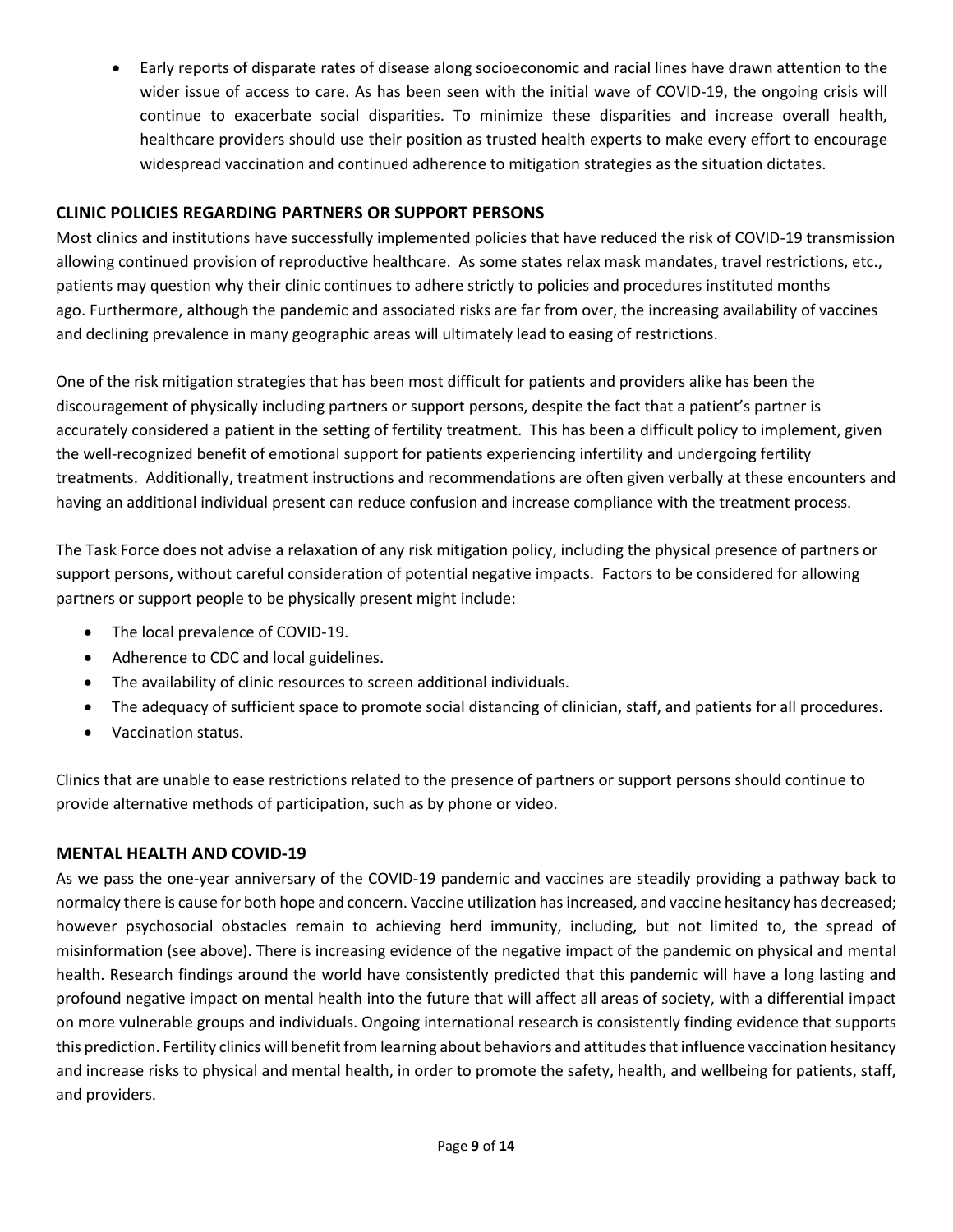The most recent update of the American Psychological Association (APA) online survey, Stress in America™ 2020: A [National Mental Health Crisis](https://www.apa.org/news/press/releases/stress/2020/report-october) (17) in late February 2021 on 3,013 adults age 18+ who reside in the U.S., revealed concerning results. The prolonged stress caused by the pandemic is directly affecting mental and physical health, including changes to weight, sleep, and alcohol use. It appears that the long-term stressors of the pandemic are overwhelming people's ability to cope in healthy ways. Instead, people may be on unhealthy behaviors such as relying on alcohol. These unhealthy behaviors are likely to lead to higher vulnerability to serious illness from the coronavirus and significant longterm negative impact on individuals, society, and strain on the nation's healthcare system. Furthermore, the results continue to demonstrate that the pandemic is having a disproportionate impact on certain groups, including communities of color, essential workers, and parents. Key findings from the February 2021 Stress in America™ survey are presented in **Appendix A**, and a series of recommendations that can be shared with patients and staff to change unhealthy behaviors are presented in **Appendix B**.

Regarding the mental and emotional state of patients undergoing reproductive treatment, the Task Force notes the following:

- Generally, the pandemic has increased the number of patients seeking fertility treatment, such that many current patients are experiencing the stress caused by fertility treatment for the first time.
- Patients continue to experience increased levels of isolation due to not having full partner participation in treatments (see section above), not having in-person support networks for events such as a failed in-vitro fertilization (IVF) cycle or a miscarriage, and not being able to engage in their usual daily routines and distractions.
- Patients may be overwhelmed and confused by published information, often incorrect and not clear, about the vaccine as it relates to fertility and pregnancy (see sections above).

Providers should understand that everyone is affected by fears and beliefs about vaccination and by the potential for developing unhealthy coping behaviors, and that patients struggling with infertility/fertility challenges may also be parents struggling with childcare issues. Healthcare providers play a key role in helping patients and others make decisions about vaccination. We recommend they consider the following:

- Fostering discussion around decision-making:
	- o Open a discussion about vaccination.
	- o Tailor discussions appropriately.
	- o Ask, listen, validate when possible (e.g., the concern that the vaccines have been developed too quickly is understandable when remembering how at the beginning of the pandemic experts were warning it would take years to develop a vaccine).
	- o Acknowledge fears, anger, and other negative emotions.
	- o Activate positive emotions like altruism and hope.
	- o Share personal experience and vaccination confidence.
	- o Emphasize self-efficacy in being vaccinated.
	- o Emphasize stringent safety standards in vaccine development.
	- o Framing vaccinations as a beneficial, apolitical decision is helpful.
	- $\circ$  Raise awareness of emotional manipulations by anti-vaccine disinformation efforts.
	- o Discuss interventions which aim to improve critical thinking and trust in science are helpful.
	- $\circ$  Emphasize that vaccination is a right and that no one prohibits them from losing that right; these are particularly important messages for the anti-vaxxers, who are often motivated by concerns regarding having their freedom curtailed.
	- o Reinforce vaccination confidence.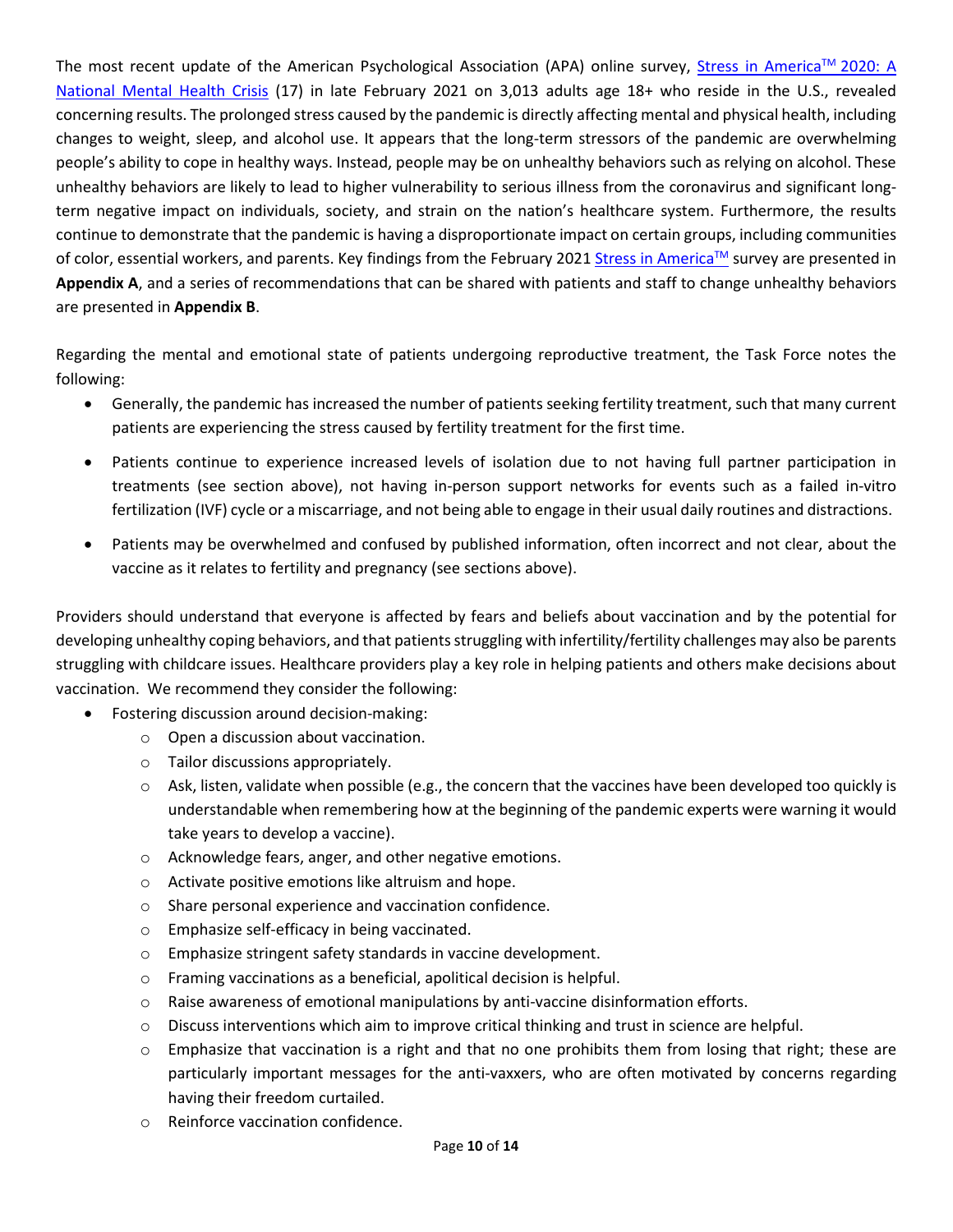- When possible, provide paid time off for staff members and providers with:
	- o Vaccination appointments.
	- o Reactions to vaccinations.
	- o Problems with childcare.
- Reinforce accurate information and suggest reliable sources of information about safe mitigation and vaccination.
- Reinforce the importance of mitigation practices and vaccination for the safety of self and others.
- Encourage the importance of maintaining mental health through:
	- o Healthy behaviors for sleep, eating, and coping.
	- o Use of telemental health and support groups.
	- o Provide access to mental health resources, such as the ASRM Mental Health Professional Group to decrease stress, provide support, and promote resilience.
- Encourage providers and staff to:
	- o Take breaks to eat healthy meals.
	- o Exercise when possible.
	- o Provide healthy snacks in break room.
- Inquire carefully about use of alcohol, substances, eating behaviors and make referrals, and, if possible, have referral resources available and visible:
	- o Substance Abuse and Mental Health Services Administration [\(www.samhsa.gov\)](http://www.samhsa.gov/)
	- o Alcoholics Anonymous [\(www.aa.org\)](http://www.aa.org/).
	- o Narcotics Anonymous [\(www.na.org\)](http://www.na.org/).
	- o National Eating Disorders Helpline [\(www.nationaleatingdisorders.org\)](http://www.nationaleatingdisorders.org/).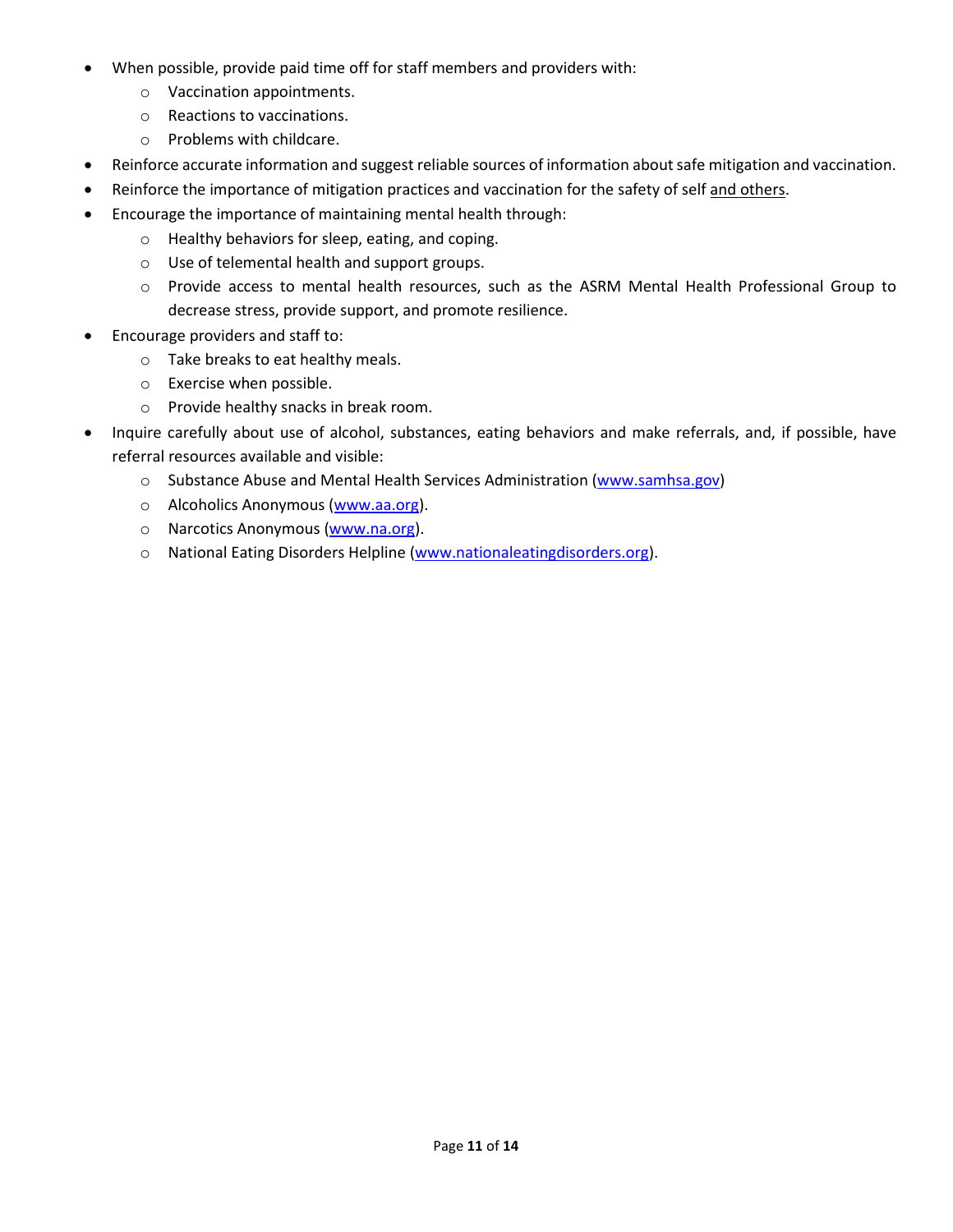### **REFERENCES**

- 1. Knoll MD, Wonodi C. Oxford-AstraZeneca COVID-19 vaccine efficacy. *Lancet*. 2021 Jan 9;397(10269):72-74. Epub 2020 Dec 8.
- 2. Logunov DY, Dolzhikova IV, Shcheblyakov DV, Tukhvatulin AI, et al. Safety and efficacy of an rAd26 and rAd5 vector-based heterologous prime-boost COVID-19 vaccine: an interim analysis of a randomised controlled phase 3 trial in Russia. *Lancet*. 2021 Feb 20;397(10275):671-681. Epub 2021 Feb 2.
- 3. FDA authorizes Pfizer-BioNTech COVID-19 vaccine. *Med Lett Drugs Ther*. 2021. Jan 11;63(1615):1-2.
- 4. Polack FP, Thomas SJ, Kitchin N, Absalon J, et al. Safety and Efficacy of the BNT162b2 mRNA Covid-19 Vaccine. *N Engl J Med*. 2020 Dec 31;383(27):2603-2615. Epub 2020 Dec 10.
- 5. Anderson EJ, Rouphael NG, Widge AT, Jackson LA, et al. Safety and Immunogenicity of SARS-CoV-2 mRNA-1273 Vaccine in Older Adults. *N Engl J Med*. 2020 Dec 17;383(25):2427-2438. Epub 2020 Sep 29.
- 6. Sadoff J, Le Gars M, Shukarev G, Heerwegh D, et al. Interim Results of a Phase 1-2a Trial of Ad26.COV2.S Covid-19 Vaccine. *N Engl J Med*. 2021 Jan 13:NEJMoa2034201. Online ahead of print.
- 7. Zhu FC, Li YH, Guan XH, Hou LH, et al. Safety, tolerability, and immunogenicity of a recombinant adenovirus type-5 vectored COVID-19 vaccine: a dose-escalation, open-label, non-randomised, first-in-human trial. *Lancet*. 2020 Jun 13;395(10240):1845-1854. Epub 2020 May 22.
- 8. KFF COVID-19 Vaccine Monitor Dashboard | KFF [\(https://www.kff.org/coronavirus-covid-19/poll-finding/kff](https://www.kff.org/coronavirus-covid-19/poll-finding/kff-covid-19-vaccine-monitor-february-2021/)[covid-19-vaccine-monitor-february-2021/\)](https://www.kff.org/coronavirus-covid-19/poll-finding/kff-covid-19-vaccine-monitor-february-2021/).
- 9. Edelman Trust and the Coronavirus in the U.S. | [\(https://www.edelman.com/sites/g/files/aatuss191/files/2021-](https://www.edelman.com/sites/g/files/aatuss191/files/2021-03/Trust%20and%20the%20Coronavirus%20in%20the%20US.pdf) [03/Trust%20and%20the%20Coronavirus%20in%20the%20US.pdf.](https://www.edelman.com/sites/g/files/aatuss191/files/2021-03/Trust%20and%20the%20Coronavirus%20in%20the%20US.pdf)
- 10. National Forum on COVID-19 Vaccine Agenda | CDC, [https://www.cdc.gov/coronavirus/2019](https://www.cdc.gov/coronavirus/2019-ncov/vaccines/forum/agenda.html) [ncov/vaccines/forum/agenda.html.](https://www.cdc.gov/coronavirus/2019-ncov/vaccines/forum/agenda.html)
- 11. Chou WS, Budenz A. Considering Emotion in COVID-19 Vaccine Communication: Addressing Vaccine Hesitancy and Fostering Vaccine Confidence. *Health Commun*. 2020 Dec;35(14):1718-1722.
- 12. Roozenbeek J, Schneider CR, Dryhurst S, Kerr J, Freeman ALJ, Recchia G, van der Bles AM, van der Linden S. Susceptibility to misinformation about COVID-19 around the world. *R Soc Open Sci.* 2020 Oct 14;7(10):201199.
- 13. Scherer LD, McPhetres J, Pennycook G, Kempe A, Allen LA, Knoepke CE, Tate CE, Matlock DD. Who is susceptible to online health misinformation? A test of four psychosocial hypotheses. *Health Psychol*. 2021 Mar 1. doi: 10.1037/hea0000978. Online ahead of print.
- 14. van der Linden S, Roozenbeek J, Compton J. Inoculating Against Fake News About COVID-19. *Front Psychol*. 2020 Oct 23;11:566790.
- 15. Aucott JN, Rebman AW. Long-haul COVID: heed the lessons from other infection-triggered illnesses. *Lancet*. 2021 Mar 13;397(10278):967-968.
- 16. Cortinovis M, Perico N, Remuzzi G. Long-term follow-up of recovered patients with COVID-19. *Lancet*. 2021 Jan 16;397(10270):173-175.
- 17. American Psychological Association. STRESS IN AMERICA 2021: One year later, a new wave of pandemic health concerns. March 11, 2021 [\(https://www.apa.org/news/press/releases/stress/2021/one-year-pandemic](https://www.apa.org/news/press/releases/stress/2021/one-year-pandemic-stress)[stress\)](https://www.apa.org/news/press/releases/stress/2021/one-year-pandemic-stress).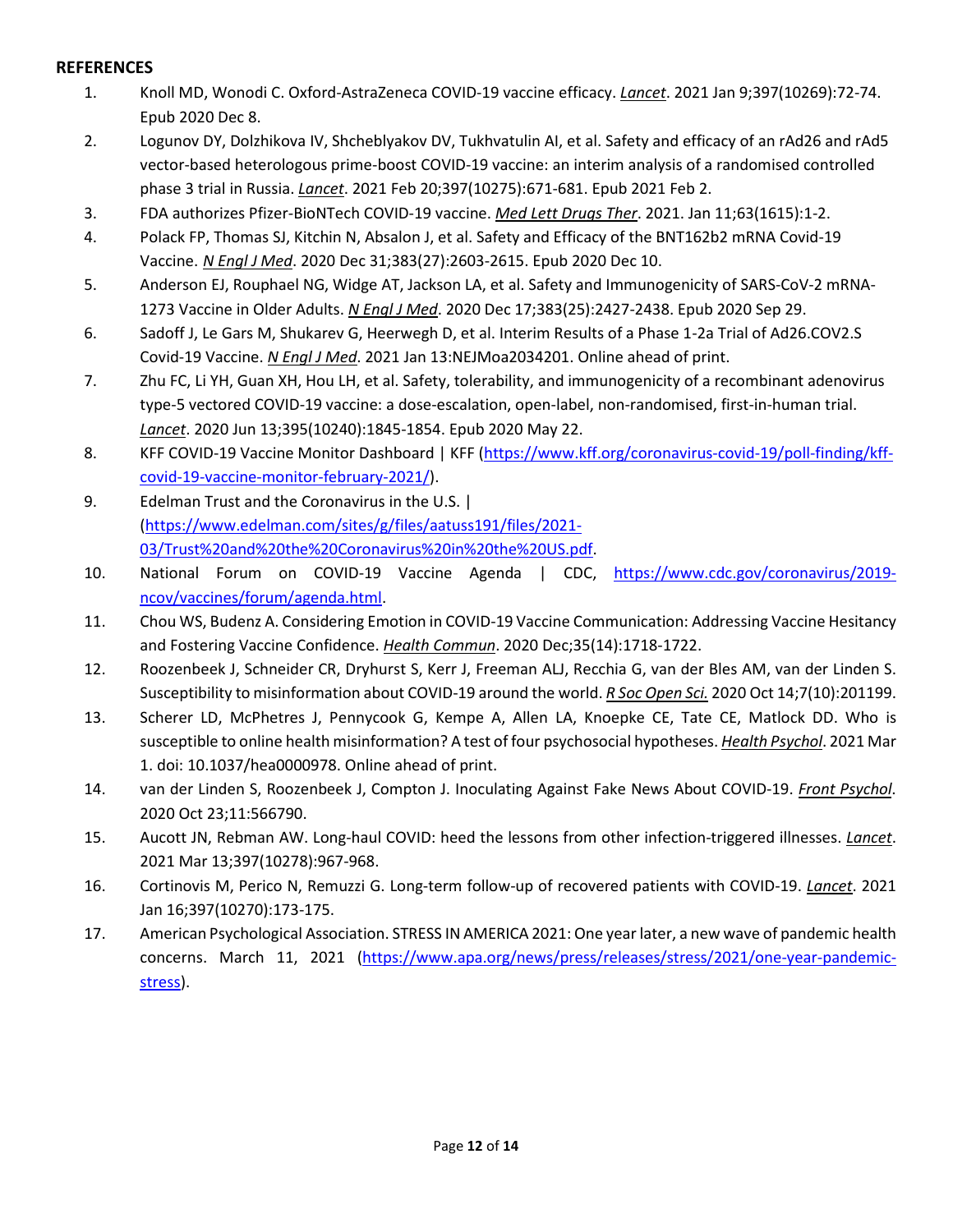# **APPENDIX A – KEY FINDINGS FROM THE APA STRESS IN AMERICATM SURVEY**

Key findings from the February 2021 APA Stress in America<sup>TM</sup> report include:

- A majority of adults (61%) reported experiencing undesired weight changes since the start of the pandemic, with adults reported gaining an average of 29 pounds.
- Two in three Americans (67%) said they are sleeping more or less than they wanted to since the pandemic started.
- Nearly one in four adults (23%) reported drinking more alcohol during the coronavirus pandemic.
- Nearly half of Americans (47%) said they delayed or canceled healthcare services since the pandemic started.
- Slightly more than three in 10 adults (31%) reported their mental health has worsened compared with before the pandemic.
- Nearly half of parents (48%) said the level of stress in their life has increased compared with before the pandemic:
	- $\circ$  More than three in five parents with children who are still home for remote learning (62%) said the same.
	- o [Parents were more likely than those without children](https://www.apa.org/news/press/releases/2021/03/march-parent-health) to have received treatment from a mental health professional (32% vs. 12%) and to have been diagnosed with a mental health disorder since the coronavirus pandemic began (24% vs. 9%).
	- $\circ$  More than half of fathers (55%) reported gaining weight, and nearly half (48%) said they are drinking more alcohol to cope with stress.
	- $\circ$  The pandemic has taken a particularly heavy toll on parents of children under 18:
	- $\circ$  Nearly half of mothers who still have children home for remote learning (47%) reported their mental health has worsened, and 30% of fathers who still have children home stated the same.
- The majority of [essential workers \(54%\), such as health care workers and people who work in law enforcement,](https://www.apa.org/news/press/releases/2021/03/march-essential-workers) said they have relied on a lot of unhealthy habits to get through the pandemic
	- o Nearly three in 10 (29%) said their mental health has worsened.
	- $\circ$  Three in four (75%) said they could have used more emotional support than they received since the pandemic began.
	- o Essential workers were more than twice as likely as those who are not to have received treatment from a mental health professional (34% vs. 12%) and to have been diagnosed with a mental health disorder since the coronavirus pandemic started (25% vs. 9%).
- People of color reported higher unintended physical changes during the pandemic.
	- $\circ$  Hispanic adults were most likely to report undesired changes since the pandemic began:
		- **Sleep (78% Hispanic vs. 76% Black, 63% white and 61% Asian),**
		- **Physical activity levels (87% Hispanic vs. 84% Black, 81% Asian and 79% white),**
		- Weight (71% Hispanic vs. 64% Black, 58% white and 54% Asian).
	- o Black Americans were most likely [to report feelings of concern about the future.](https://www.apa.org/news/press/releases/2021/03/march-people-of-color)
		- More than half said they do not feel comfortable going back to living life like they used to before the pandemic (54% Black vs. 48% Hispanic, 45% Asian and 44% white).
		- And that they feel uneasy about adjusting to in-person interaction once the pandemic ends (57% Black vs. 51% Asian, 50% Hispanic and 47% white).
- Gen Z adults (46%) were the most likely generation to state that their mental health has worsened compared with before the pandemic, followed by Xers (33%), Millennials (31%), Boomers (28%) and older adults (9%).
- Americans are hesitant about the future, regardless of vaccination status.
	- $\circ$  Nearly half of respondents (49%) stated they feel uneasy about adjusting to in-person interaction once the pandemic ends, with no difference between adults who had or had not received a COVID-19 vaccine (48% vs. 49%, respectively).